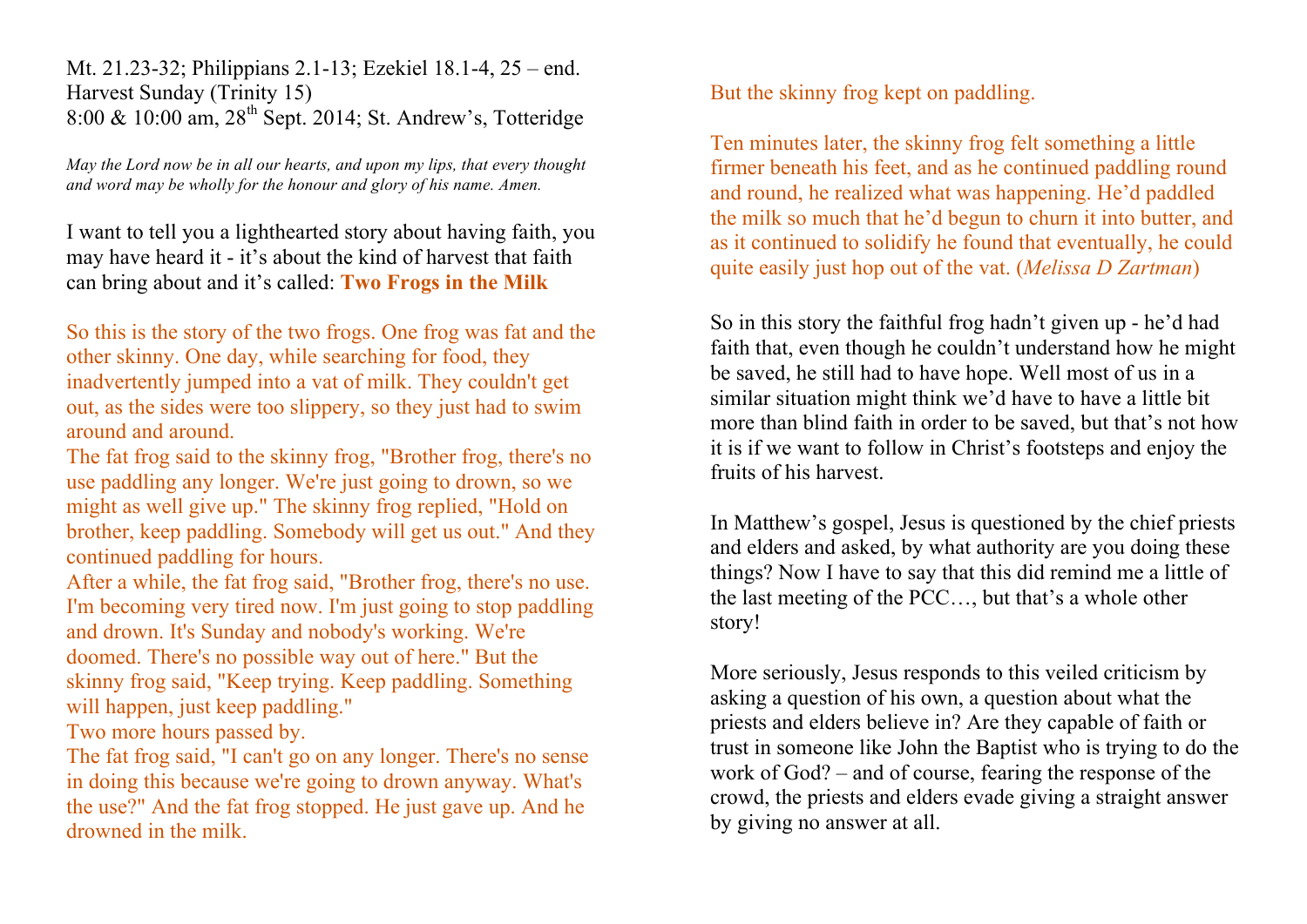So Jesus tells a story of his own, not about frogs but the **Parable of the Two Sons**: In the first example, the son at first refuses to work in the vineyard but later did as he was bid; in the second, the son said he would obey, but for whatever reason never actually did. Neither of these two just simply did as they were asked. Neither of them were prepared to go directly into the vineyard and help reap the harvest that the father had provided.

And that's why Jesus says that the tax collectors, the likes of Matthew who wrote this gospel, and the prostitutes, the socalled 'fallen women' are, according to Jesus, going to get into the Kingdom of God before the so-called 'holy men', the chief priests and elders, who aren't prepared to have faith in anyone other than themselves.

Because the tax collectors, and prostitutes, those deemed 'unworthy', unlearned, ignorant and sinful, did recognise and believe in the baptist without any equivocation. They flocked to submit to his baptism just as Jesus did himself. They recognised an authentic speaker of God's word when they heard one. How does Jesus put it elsewhere?..., 'my people hear my voice. I know them, and they follow me (Jn 10:27).'

And this is the same plea that Paul puts to his people in Philippi – 'make my joy complete: be of the same mind, having the same love, being in full accord and of one mind. <sup>3</sup>Do nothing from selfish ambition or conceit, but in humility regard others as better than yourselves. <sup>4</sup>Let each of you look not to your own interests, but to the interests of others. <sup>5</sup>Let the same mind be in you that was in Christ Jesus.'

John the Baptist knew that he himself wasn't perfect, that he should be prepared to be baptized by Jesus and not the other way round. He knew he wasn't fit to tie his sandals, that he must inevitably be diminished and give way to the Son of God. And the Apostle Paul acknowledges that God is actually at work in each and every one of us, asking us to believe in him, to believe his word, to have faith in any authentic Christian voices that struggle, or paddle(!), to follow in the way of Christ.

We are each being summoned to work in the vineyard, to recognise that God loves us and surrounds us with abundance in so many ways. The question for us is, as it was for the Two Sons, how willing are we to work in the vineyard and enjoy the true harvest of our Father in heaven?

# *Spoken in the name of the Father, Son & Holy Spirit. Amen.*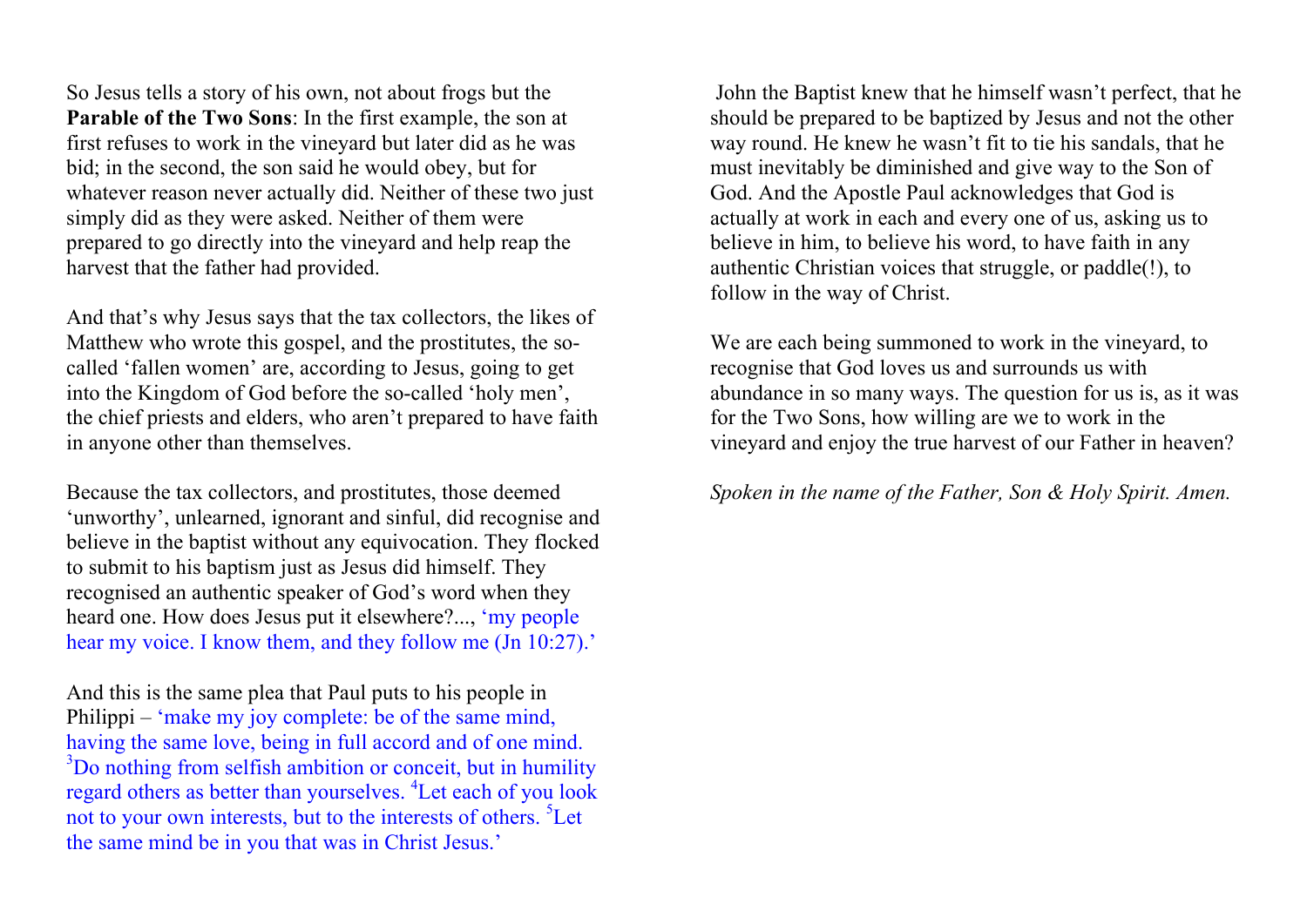#### **Matthew 21.23-32 The Authority of Jesus Questioned**

23 When he entered the temple, the chief priests and the elders of the people came to him as he was teaching, and said, 'By what authority are you doing these things, and who gave you this authority?'  $24$  Jesus said to them, 'I will also ask you one question; if you tell me the answer, then I will also tell you by what authority I do these things.  $25$ Did the baptism of John come from heaven, or was it of human origin?' And they argued with one another, 'If we say, "From heaven", he will say to us, "Why then did you not believe him?"  $26$ But if we say, "Of human origin", we are afraid of the crowd; for all regard John as a prophet.<sup>'  $27$ </sup>So they answered Jesus, 'We do not know.' And he said to them, 'Neither will I tell you by what authority I am doing these things.

#### **The Parable of the Two Sons**

28 'What do you think? A man had two sons; he went to the first and said, "Son, go and work in the vineyard today." 29He answered, "I will not"; but later he changed his mind and went.  $30$ The father went to the second and said the same; and he answered, "I go, sir"; but he did not go.  $31$ Which of the two did the will of his father?' They said, 'The first.' Jesus said to them, 'Truly I tell you, the tax-collectors and the prostitutes are going into the kingdom of God ahead of you.  $32$  For John came to you in the way of righteousness and you did not believe him, but the tax-collectors and the prostitutes believed him; and even after you saw it, you did not change your minds and believe him.

### **Ezekiel 18.1-4, 25 – end Individual Retribution**

#### 18

The word of the Lord came to me:  $2$ What do you mean by repeating this proverb concerning the land of Israel, 'The parents have eaten sour grapes, and the children's teeth are set on edge'?  $3$ As I live, says the Lord God, this proverb shall no more be used by you in Israel.  $4$ Know that all lives are mine; the life of the parent as well as the life of the child is mine: it is only the person who sins that shall die.

25 Yet you say, 'The way of the Lord is unfair.' Hear now, O house of Israel: Is my way unfair? Is it not your ways that are unfair?  $^{26}$ When the righteous turn away from their righteousness and commit iniquity, they shall die for it; for the iniquity that they have committed they shall die.  $27$ Again, when the wicked turn away from the wickedness they have committed and do what is lawful and right, they shall save their life.  $^{28}$ Because they considered and turned away from all the transgressions that they had committed, they shall surely live; they shall not die.  $29$ Yet the house of Israel says, 'The way of the Lord is unfair.' O house of Israel, are my ways unfair? Is it not your ways that are unfair? 30 Therefore I will judge you, O house of Israel, all of you according to your ways, says the Lord God. Repent and turn from all your transgressions; otherwise iniquity will be your ruin.  $31$ Cast away from you all the transgressions that you have committed against me, and get yourselves a new heart and a new spirit! Why will you die, O house of Israel?  $32$  For I have no pleasure in the death of anyone, says the Lord God. Turn, then, and live.